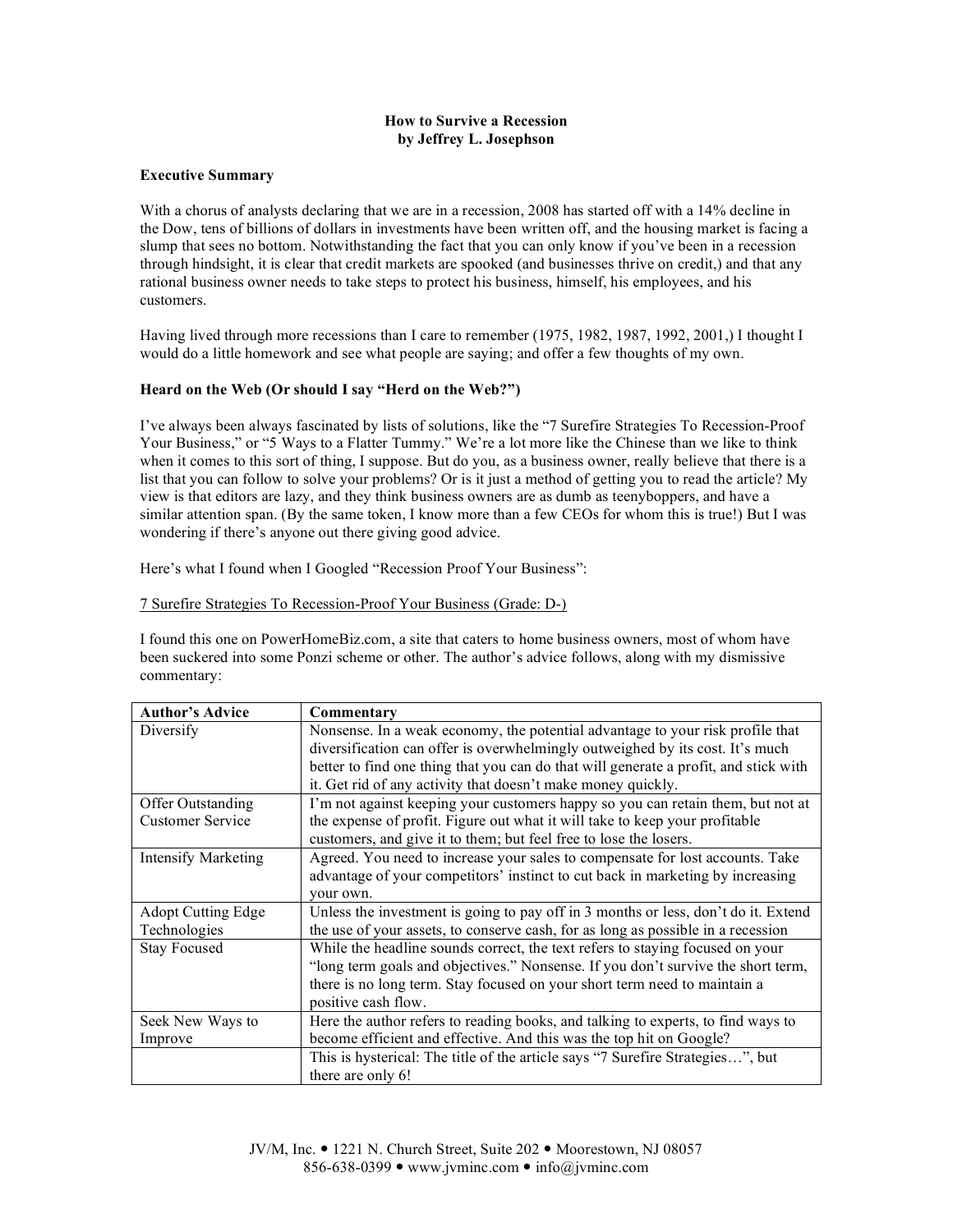And you wonder why people go out of business?

Three Methods for Securing Your Business (Grade: B-)

Here's another expert from the home-based market, but in this case, the author actually has some decent advice.

| <b>Author's Advice</b>   | Commentary                                                                       |
|--------------------------|----------------------------------------------------------------------------------|
| Contact past clients and | Good idea. The first phone call you should make is to lapsed customers, and see  |
| leads                    | if you can re-kindle the relationship, and the revenue flow.                     |
| Accommodate a variety    | Good idea. Be flexible in how you package and price your products so you can     |
| of budgets               | find a way to say "yes," and make a profit $-$ no matter how small.              |
| Add new components to    | Good idea. This is the time to get pro-active. Put your company out there, in as |
| your marketing plan      | many forums and media as possible, so as to increase the chances of a potential  |
|                          | customer finding you.                                                            |

The only weakness here is that this isn't enough, but it's good advice nonetheless.

Recession Proofing Your Business (Grade B)

This article is from a small business advice Web site, and is not bad.

| Author's Advice        | Commentary                                                                              |
|------------------------|-----------------------------------------------------------------------------------------|
| Cut expenses carefully | Good idea. Cut where you can, but retain the ability to capitalize on<br>opportunities. |
|                        |                                                                                         |
| Give customers what    | Good idea. As above, find a way to say "yes," and still make a profit.                  |
| they want              |                                                                                         |
| Listen to employees    | A good idea, but with a caveat: Only listen to the good ideas, not the bad ones;        |
|                        | but how do you know the difference? Only do things that will pay off in the near        |
|                        | term.                                                                                   |
| Understand your costs  | Absolutely right. Waste creeps into the process during good times because               |
|                        | there's no need to pinch pennies. Now's the time to audit yourself, and cut             |
|                        | unnecessary expenses.                                                                   |
| Reduce debt            | Good idea, but with a caveat: Make sure you retain enough cash to operate!              |
| Seek opportunities     | This is like Mom and apple pie, but the author doesn't tell you how to do it.           |

For an article that's purposely written to be read quickly, it's got good advice. But is that all we're capable of absorbing?

# 8 Strategies to Become Recession Proof (Grade C)

This one was actually written after the last recession, and purports to tell you what to do to prevent you from being a casualty when it's early enough to do something like this. But it still has some reasonable advice that you can use when you're standing on the precipice, which is the context of my comments.

| <b>Author's Advice</b>    | Commentary                                                                |
|---------------------------|---------------------------------------------------------------------------|
| Use "Call to Action"      | In a recession, marketing should be focused on creating awareness of your |
| Marketing                 | business as an option, and be very focused on high-potential markets. The |
|                           | message shouldn't be a call to action, but an offer to help.              |
| Promote "because we care" | Good idea. Your prospects are hurting; sympathy reaches them.             |
| specials                  |                                                                           |
| Increase word-of-mouth    | Bad idea. While networking is "cheap" in dollars, it is very expensive in |
| referrals                 | time. And you meet more people who want to sell than buy. Put your time   |
|                           | into better things.                                                       |
| Sales training            | A good idea if you have the right people. First fire your low performing  |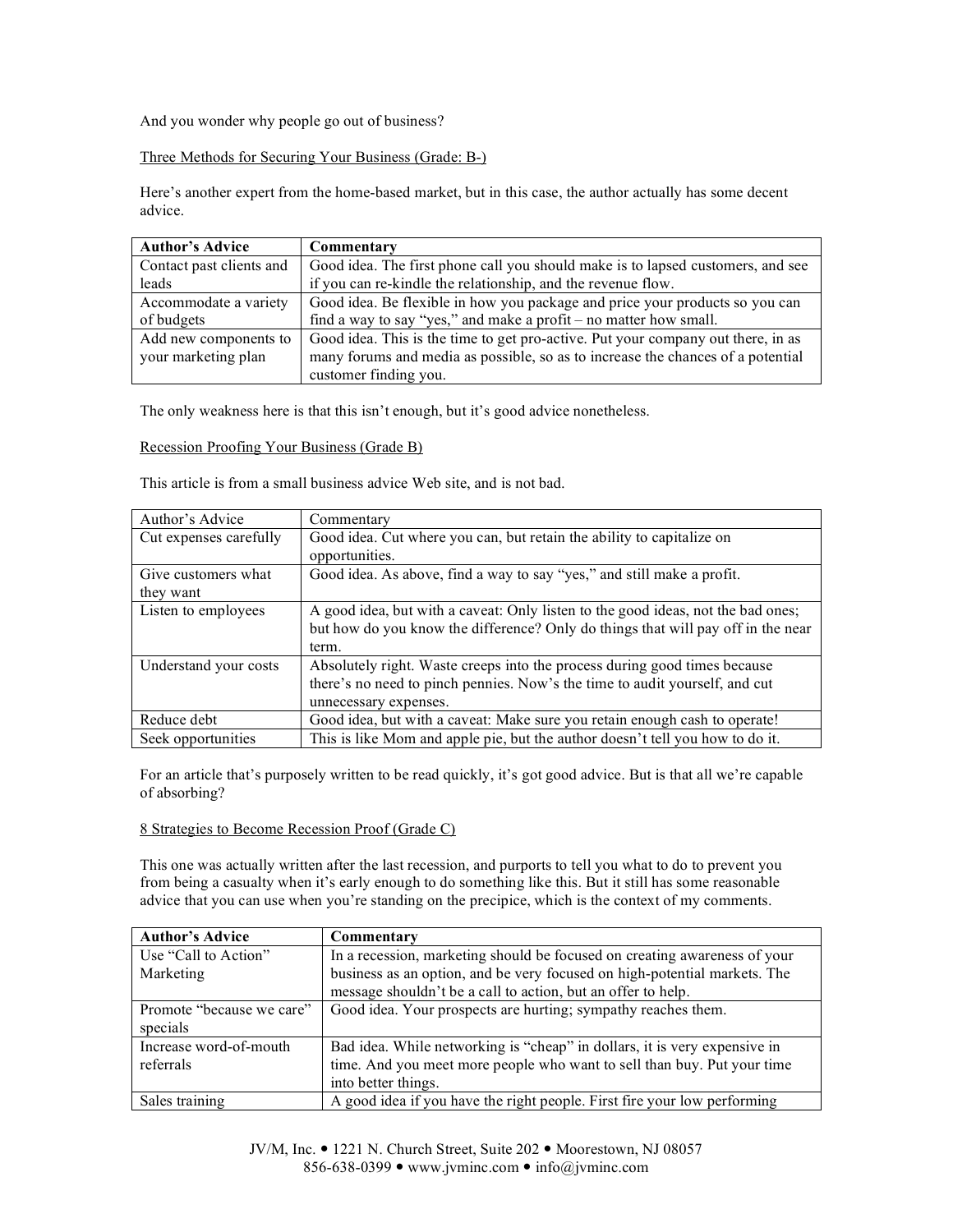|                          | 25%, then train the rest.                                                       |
|--------------------------|---------------------------------------------------------------------------------|
| Improve customer service | A good idea if you first reduce its cost. Cut out people and services that do   |
|                          | not provide a near-term ROI. Then find ways to turn CSRs into resellers and     |
|                          | upsellers.                                                                      |
| Management Development   | My personal view is that investing in management development in a               |
|                          | recession is colossally stupid. Instead, find ways to re-focus managers on      |
|                          | increasing cash-flow, sales and ROI; and measure them on it. If that requires   |
|                          | training, fine; but the goal comes first.                                       |
| Solidify the team        | Absolutely right. People need to know that you have a plan that's going to      |
|                          | get them, and their families, through this. But don't just say you have a plan. |
|                          | Build one around increasing cash flow, sales and ROI, and get your people       |
|                          | on board to implement it.                                                       |
| Strategic Planning       | Good advice, but the author's time focus (3 years,) is far too long. The        |
|                          | question is: What are we going to do to make money this month, then next        |
|                          | month, and then the month after that? How are we going to survive?              |

While the author raises some good issues, she (understandably because of when she wrote the article,) misses the key point: You have to survive.

# **9 Strategies to Recession Proof Your Business (Grade: D)**

This article is from a guy who writes newsletters; so I suppose, like all of us, he's trying to feather his own bed.

| <b>Author's Advice</b>       | Commentary                                                                      |  |  |
|------------------------------|---------------------------------------------------------------------------------|--|--|
| Present a polished image     | Self serving, and dumb. Obviously, this guy wants to sell his newsletters, but  |  |  |
|                              | the fact is that polish means nothing in a recession. What does work may be     |  |  |
|                              | executable through a newsletter, but polish has nothing to do with it.          |  |  |
| Get in your customer's face  | More self-serving advice. Does that author think we're so dumb as to not        |  |  |
| at least six times a year    | recognize his distribution (i.e. repeat business,) strategy?                    |  |  |
| Return phone calls           | If I had to give one piece of advice to a business owner whose business was     |  |  |
| promptly                     | going down the tubes, this wouldn't be it. After all, the caller might be the   |  |  |
|                              | bank.                                                                           |  |  |
| Identify and sell your value | Good advice. The author clearly understands that people buy benefits, not       |  |  |
|                              | features, and recommends that you figure out what yours are.                    |  |  |
| Be a problem solver          | Excellent advice. During a recession, people have problems. You will thrive     |  |  |
|                              | if you can solve them                                                           |  |  |
| Be reliable                  | More "Mom and apple pie" advice that has no added value when facing a           |  |  |
|                              | recession. In fact, reliability (in meeting your customers' needs,) is far less |  |  |
|                              | important than your own survival.                                               |  |  |
| Maintain high standards of   | Not that I'm against integrity and quality, but if it doesn't help me survive,  |  |  |
| integrity and quality        | what good does it do? Another wasted piece of advice.                           |  |  |
| Say "Thank You"              | This will surely recession proof my business – Not!                             |  |  |
| Be patient                   | During a recession, patience is the one thing you cannot afford. Obviously,     |  |  |
|                              | this is just a way to justify measuring his newsletters' success after you've   |  |  |
|                              | spent a year sending them out, rather than after one or two sends.              |  |  |

Clearly, we are not finding the kind of objective advice we need in order to get through this. Whatever shall we do? Let's try some other search terms. How about, "How to survive a recession"?

# **How to Survive a Recession (Grade: A-)**

Not surprisingly, an article from a UK Web site actually had some good advice. They first list some warning signs and give advice regarding what to do about it. To me, the importance of recognizing the recession and its impact on your business is critical. It's not enough to listen to everyone talk about it, and